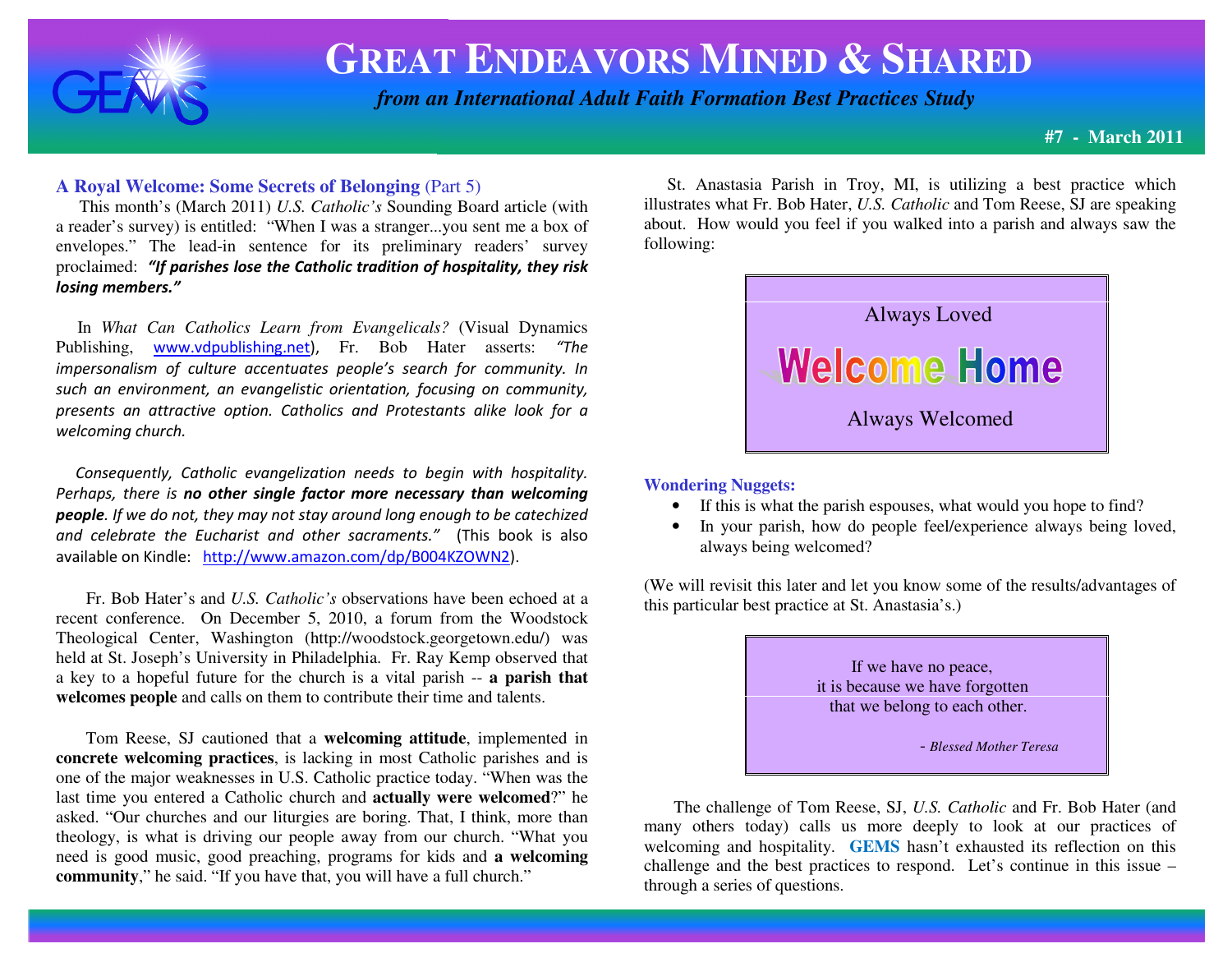#### **Do you KNOW me?**

 Who are the people in the pews? The people visiting? The people still to come? In the booklet for their Welcoming Ministries training session, St. Thomas the Apostle Parish, Naperville, Illinois answers that question:

### "Do you KNOW me?

 I am your daughter. I am your neighbor. I am your co-worker. I was your son's math teacher. I cut you off on route 88 yesterday. I am your mother's cardiologist. I replaced your roof last spring. I am your newspaper carrier. I am your best friend's hairdresser.

I am your daughter's future husband. I clean your house. I just moved across the country. I am your boss's ex-wife. I bought your old car. You jog by my house every morning. I sat behind you in chemistry. You cheered for me on the soccer field. We were on the same flight to Phoenix last year. Our kids were in scouts together.

Yours was the first face I saw when I entered this church. I am the body of Christ. Welcome one another, therefore, just as Christ has welcomed you, for the Glory of God. (Romans 15:7)"

 These quotes remind us again that the ministry of welcoming belongs to all of us, as we said in **GEMS** #5 (www.janetschaeffler.com): "Whose 'job' is hospitality in a parish? Has welcoming/hospitality been reduced to a 'ministry of hospitality' or **are our parishes hospitable communities** <sup>~</sup> because **EACH AND EVERY PERSON** is living in **gratitude, inclusivity, welcoming and hospitality?"** 

> The Catholic Church teaches that the Church is the "People of God." This implies that the entire parish must be involved in making the church a welcoming place. Welcoming is not the sole prerogative of the priest standing in the back of church, shaking hands with people, as they enter. **- Fr. Bob Hater**

in *What Can Catholics Learn from Evangelicals?* 

### **How Do We Respond to the Real Needs?**

 It goes without saying, that a parish of welcome is one which responds to needs, both as individuals and as a parish.

 Heather Grennan Gray says it very realistically in this month's *U.S. Catholic* article: "…some intentional practices of hospitality were very informal and extended by individuals rather than the church itself: dinner invitations and baby hand-me-downs and offers to help pack and load the truck when we moved. On a Sunday morning when my four-year-old threw up in the aisle right after the closing song, two women I barely knew told me to take care of my daughter and they'd clean the carpet. That's hospitality."

 To explore just one area of parish life: the *Order of Christian Funerals* (#9) reminds us: "The responsibility for the ministry of consolation rests with the believing community, which heeds the words and example of the Lord Jesus: "Blessed are they who mourn; they shall be consoled" (Matthew 5:3). Each Christian shares in this ministry according to the various gifts and offices in the Church."

 The many ways a parish responds and ministers at the time of suffering and death are certainly examples of care, compassion, welcoming, and belonging. Parishes which take this responsibility seriously – that the ministry of consolation rests with all, not just the parish staff -- witness practices such as:

- Responding to help families with some of the **routine tasks of daily living**
- Ministerial groups which help families **plan and understand the rituals** for burial and cremation, etc. and assist them in planning the vigil service and the funeral liturgy
- •Assisting with **out-of-town family members and friends**
- • **Providing music** for the Vigil Service (which can "touch the mourners and other present at levels of human need that words alone often fail to touch" (#68)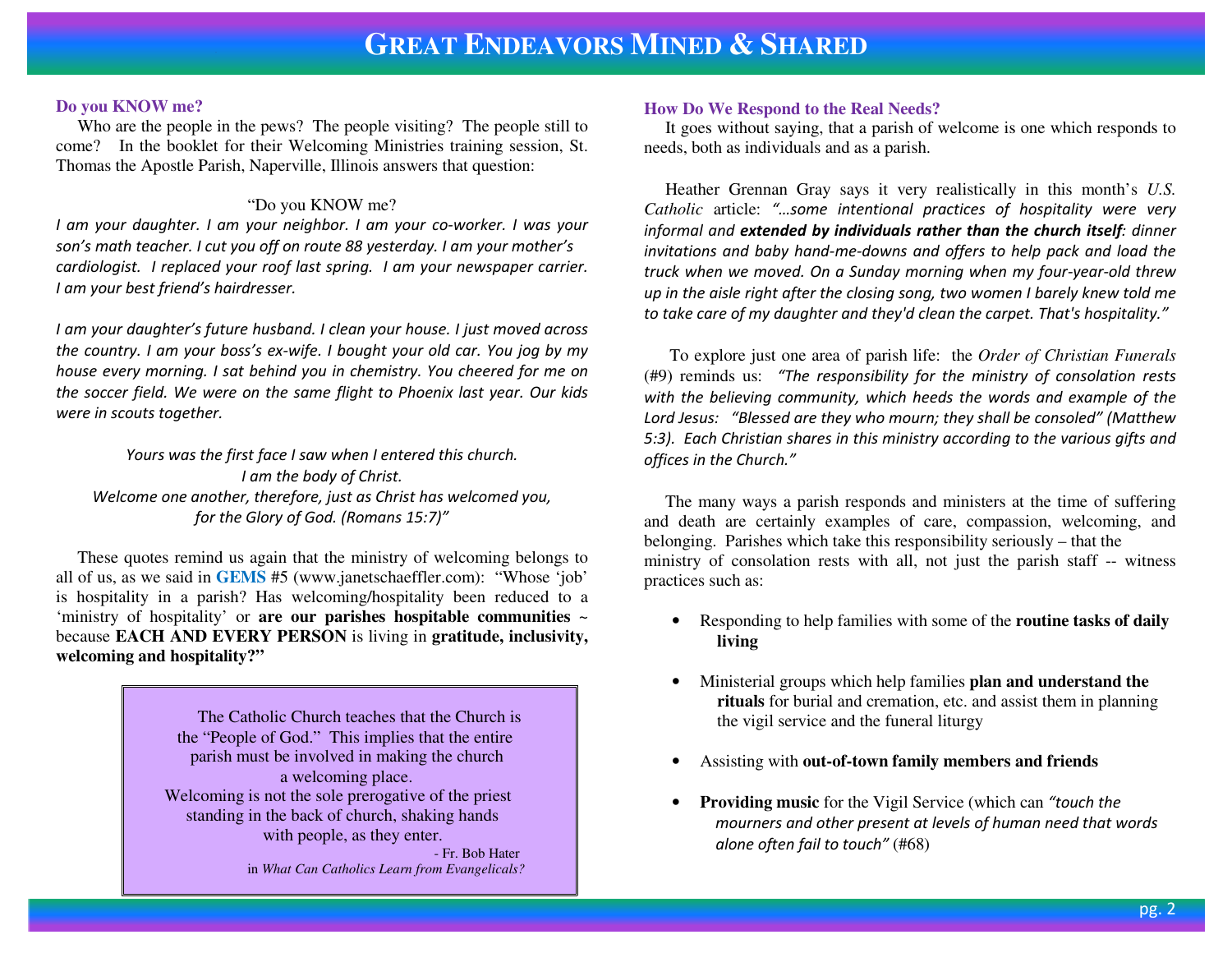# **GREAT ENDEAVORS MINED & <sup>S</sup>HARED**

- Helping to remember the loved one through **story-telling, pictures and videos** – a gift that is treasured by family in months and years to come
- The **presence of parishioners at the funeral liturgy**, for this is a parish liturgy, a prayer which affects the whole community
- If family members are not able to participate in **various ministerial roles in the liturgy**, can parish members respond?
- Parishioners who have formed a **choir for funeral liturgies** •
- What **supportive roles** need to be filled (babysitting, transportation for those from out-of-town, etc.)?
- The Rite of Committal is "the final act of the community of the community of faith in caring for the body of its deceased member" (#204). Are there ways that parishioners can support the family **with their presence** in this important ritual?
- The gift of gathering and the **funeral luncheon** in the hospitality of their parish home
- **Continuing support** through phone calls, visits, thinking-of-you cards, remembrances in liturgies, support groups, etc.

 This is one area, a significant one – at the time of suffering and death - in which the parish and individual parishioners respond to needs, but it isn't the only one. As Deacon Richard Manning (St. Ludmilla Parish, Dubuque, Iowa) says: "We have many other groups who minister to the various needs of parishioners during times of need. They care for individuals who may be in a financial bind, homebound, loss of a spouse, grave illness, youth, new dwelling, and, of course, new in the parish."

#### **Is our Response to Needs Intimately Connected to Eucharist?**

 Do we – each and every parishioner – have a real and explicit understanding of how our Eucharistic liturgy connects us – or should connect us – with those who are not present with us when we gather?

 The parish staff and many parishioners may, during the week, visit hospitals, hospices, nursing homes, the homebound, prisons, but is there an articulated vision of **how these actions of care and hospitality are connected to the life of our worshipping community?**

- •Are these ministers **sent out from the community** in a formal ritual?
- • Does the parish know that these ministries are performed in their name?
- Are those who are absent **regularly named**, compassionately **prayed for** in the midst of the gathered community, so that they are recognized as full and vital members of the church?
- Do we recognize that these reverent actions are what it means to be  **part of the Communion of Saints**, to be a church of welcome and belonging?

 We are called to create a place in our hearts, minds, bodies, homes, days, and lives for others. This practice of hospitality allows us to be present to the needs of others just as God is present to our needs. Hospitality not only means welcoming the stranger, **it also means listening to the other,**  praying for the other, and caring for their needs. A hospitable person is a friend. - Jocelyn Sideco **in "Right Relationships:** A Spirituality in Times of Disaster and Beyond"

### **Does Our Response Call Us Beyond Ourselves?**

 Of course, faith-filled parishes of belonging respond to **needs beyond themselves.** 

"We are the body of Christ as we receive the Body of Christ … may we know that it is the Body of Christ coming to the body of Christ

that will go out into our world … listening to the lonely, ministering to the needy,